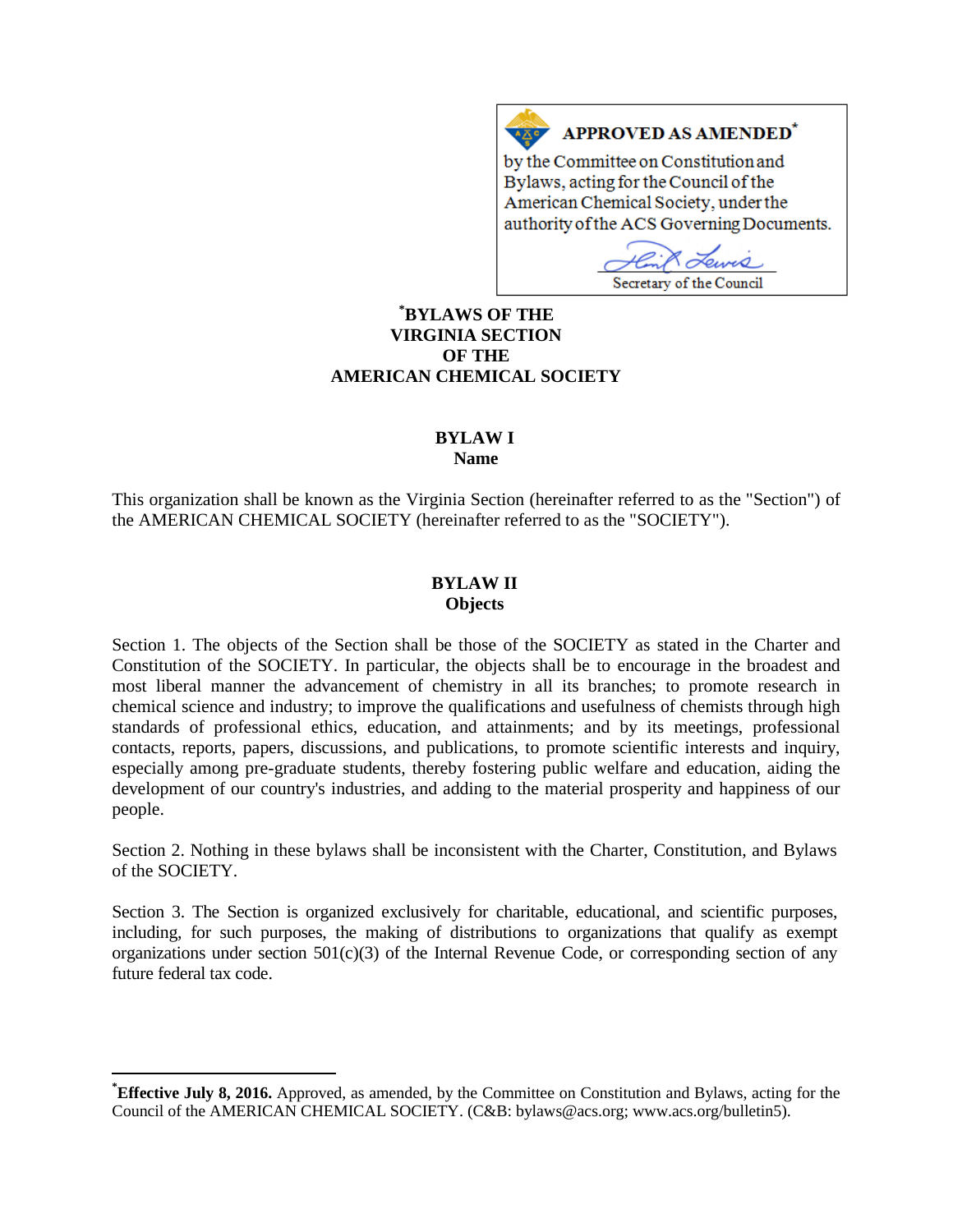# **BYLAW III Territory**

The territory of the Section shall be that assigned to it by the SOCIETY.

# **BYLAW IV Members and Affiliates**

Section 1. The rolls of the Section shall include those MEMBERS and STUDENT MEMBERS (hereinafter collectively referred to as "members") and Society Affiliates of the SOCIETY residing within the territory of the Section provided that any exceptions to this rule shall be made in conformity with the Constitution and Bylaws of the SOCIETY.

Section 2. STUDENT MEMBERS shall be entitled to all privileges of membership except that of holding an elective position of the SOCIETY. STUDENT MEMBERS may not serve as Councilors, Alternate Councilors, or Temporary Substitute Councilors.

Section 3. The Section may have Local Section Affiliates as authorized in the Constitution and Bylaws of the SOCIETY. A Local Section Affiliate shall retain affiliate status only so long as payment is made of Local Section Affiliate dues of not less than two dollars (\$2.00) per annum.

Section 4. Neither a Society Affiliate nor a Local Section Affiliate may vote for or hold an elective position or vote on Articles of Incorporation or bylaws of the Section. A Society Affiliate may not serve as a voting member of the Executive Committee; a Local Section Affiliate may not serve as a member of the Executive Committee.

Section 5. Members and affiliates shall have such rights and privileges as are accorded them by the Constitution and Bylaws of the SOCIETY and these bylaws.

#### **BYLAW V Officers, Executive Committee, and Councilors**

Section 1. The officers of the Section shall be MEMBERS of the SOCIETY and the Section and shall consist of the Chair, Chair-Elect, Vice-Chair, Secretary, and Treasurer, and members of the Board of **Trustees** 

Section 2. The Executive Committee shall be the governing body of the Section and as such shall have full power to conduct, manage, and direct the business and affairs of the Section in accordance with the Constitution and Bylaws of the SOCIETY and these bylaws. The Executive Committee shall consist of the officers of the Section, the Immediate Past Chair, the Councilors, and Alternate Councilors, the chairs of all committees, and as non-voting members, other members who may be appointed by the Chair of the Section.

Section 3. The Chair, Chair-Elect, Vice-Chair, and Secretary each shall serve for a term of one year beginning on January 1 or until their successors are elected. At the end of the Chair-Elect's term of office, the Chair-Elect shall succeed to the office of Chair. The Vice-Chair shall not automatically succeed to the Chair-Elect, for which the Chair-Elect is an elected position. The Treasurer shall serve for a term of three years beginning on January 1 or until the successor is elected. With the exception of the Chair and Chair-Elect, the incumbent of any position is eligible for reelection.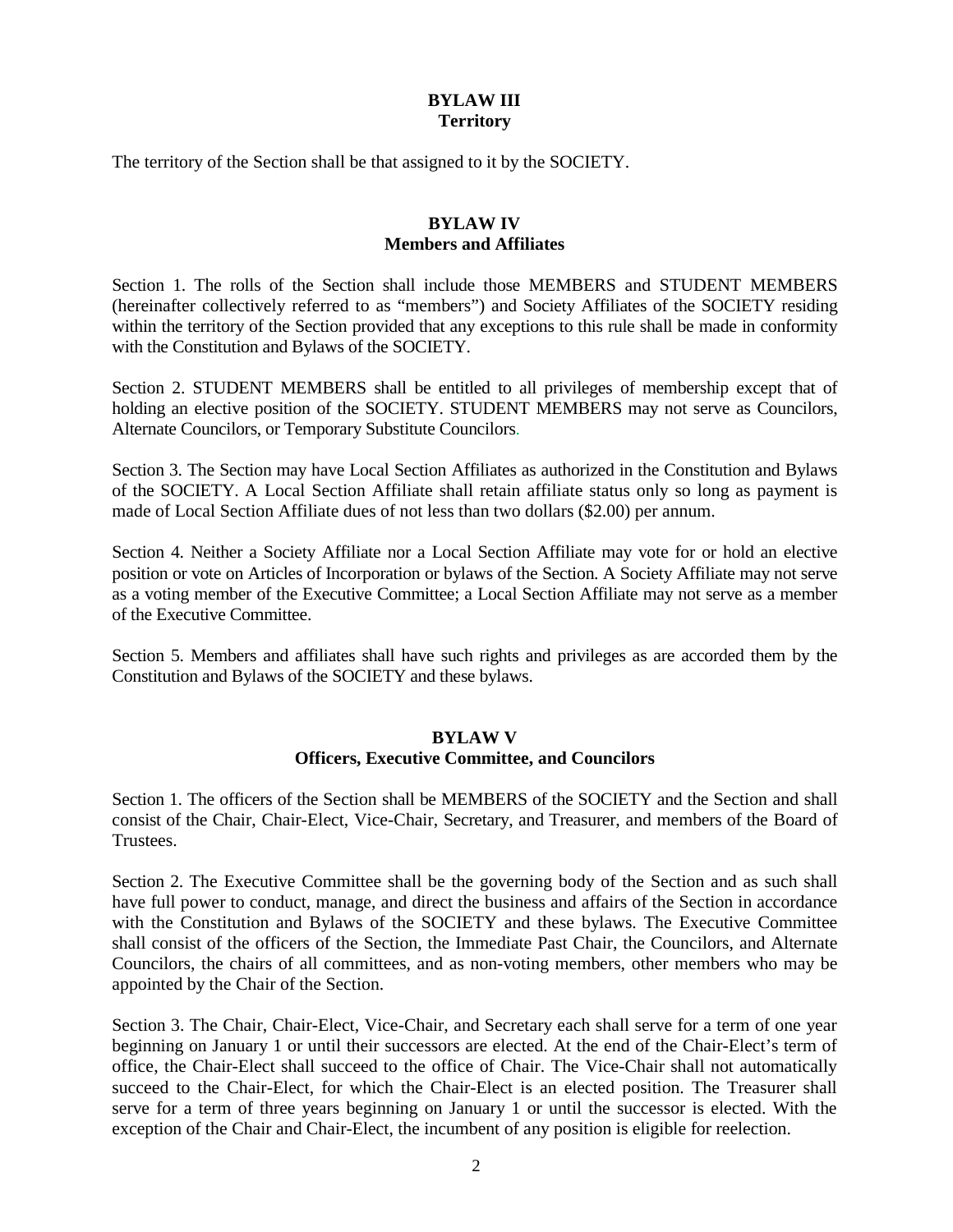Section 4. The duties of the officers shall be such as usually pertain to their offices, together with those required by these bylaws and by the Constitution and Bylaws of the SOCIETY, and such other duties as may be assigned to them from time to time by the Executive Committee.

- a. The duties of the Chair shall be to preside at meetings of the Executive Committee, to carry into effect the decisions and recommendations of that Committee, to preside at meetings of the Section to conduct governance business, to appoint, with the approval of the Executive Committee, all committee chairs and committee members except as stated elsewhere in these bylaws, and to carry out the duties required by the Constitution and Bylaws of the SOCIETY.
- b. The duties of the Chair-Elect shall be to assist the Chair with the direction and management of the Section, to coordinate and arrange each meeting, serve on each award committee, coordinate all section awards, and ensure the purchase and presentation of each meeting speaker with a gift, which by tradition is a Jefferson Cup with the name of the speaker and date of the meeting. In the absence of the Chair, the duties of the office shall devolve upon the Chair-Elect.
- c. The duties of the Vice-Chair shall be to prepare the meeting schedule and speakers for the following year and to coordinate any publicity for the Section with a committee that is appointed by the Chair as authorized elsewhere in these bylaws.
- d. The duties of the Secretary shall be to keep a record of the minutes of the meetings of the Section and of the Executive Committee, to maintain a list of members and affiliates, to send to members and affiliates such notices as the business of the Section may require, to submit a report to the Section at its annual meeting, and to carry out the duties required by the Constitution and Bylaws of the SOCIETY and elsewhere in these bylaws.
- e. The Treasurer shall have charge of the funds of the Section, keep an accurate record of all receipts and disbursements, receive dues, and make those disbursements approved by the Executive Committee. The Treasurer shall render an account of all transactions and of the financial condition of the Section to the Executive Committee at times set by the Committee, and shall submit such reports as are required by the Constitution and Bylaws of the SOCIETY.

#### Section 5. Vacancies

- a. In the event of a vacancy in the office of Chair, the Chair-Elect shall assume the duties of Chair for the remainder of the term. In such case, the Chair-Elect moving into the position of Chair shall also hold that position during the normal term as Chair as part of the leadership transition.
- b. All other vacancies, except for Councilors and Alternate Councilors, shall be filled by majority vote of the Executive Committee through interim appointment for the period up to the next annual election. At that time, the procedures for election as outlined in the bylaws of the Section shall be followed.
- c. An interim appointee to the vacated office of Chair-Elect shall not automatically succeed to the office of Chair. At the next election, both a Chair and a Chair-Elect shall be elected.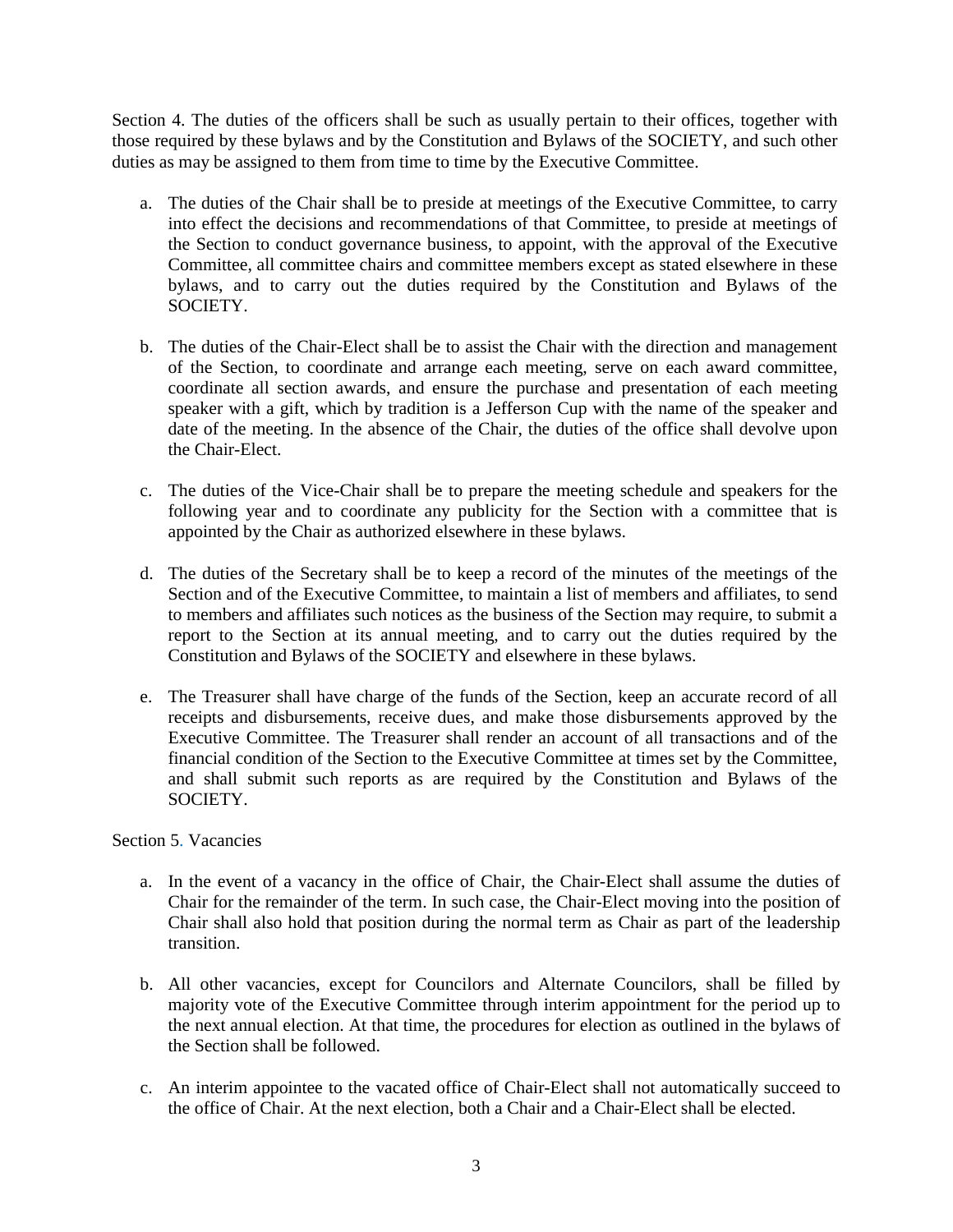Section 6. Councilors, Alternate Councilors, and Temporary Substitute Councilors

- a. The Section shall have Councilors and Alternate Councilors as provided in the Constitution and Bylaws of the SOCIETY. The Section's Councilors and Alternate Councilors shall carry out those duties assigned to them by the Constitution and Bylaws of the SOCIETY. In particular, the Councilors (or Alternate Councilors or Temporary Substitute Councilor if so designated to serve in place of the Councilor for a particular meeting), shall attend meetings of the Council of the SOCIETY and represent the Section at such meetings.
- b. Councilors and Alternate Councilors shall be elected by ballot from among the MEMBERS for three-year terms beginning January 1. Reelection is permissible. Councilors shall be elected in separate years, whenever possible, to provide for a rotation of terms in accordance with the Constitution of the SOCIETY. A partial term of one or two years shall be used whenever necessary to establish or to restore rotation of three-year terms provided that the Councilor and/or Alternate Councilor agree to the partial term before the election.
- c. In the event that a Councilor is unable to attend a specified meeting of the Council of the SOCIETY, the Chair of the Section shall appoint one of the Alternate Councilors to serve as Councilor at the specified meeting. Such appointment of an Alternate Councilor shall be for only one meeting.
- d. If every Councilor and Alternate Councilor of the Section will be absent from a Council meeting, thus leaving the Section without representation at such meeting, the Executive Committee may designate one MEMBER of the Section as a Temporary Substitute Councilor in accordance with the Bylaws of the SOCIETY.
- e. The Executive Committee shall designate one or more Councilors to be disqualified under the SOCIETY's Bylaw provisions for reallocation of Councilors among the Sections.
- f. Any vacancy in the position of Councilor or Alternate Councilor shall be filled for the remainder of the unexpired term at the time of the next annual election. The vacancy may be filled until the next annual election by appointment by the Executive Committee.

#### **BYLAW VI Manner of Election**

Section 1. The election of officers shall be conducted either by a ballot distributed to the members of the Section in accordance with the Bylaws of the SOCIETY or at a regular meeting of the Section provided there is a quorum present as described elsewhere in these bylaws. Councilors and Alternate Councilors shall be elected by a ballot distributed to all members of the Section; affiliates may not vote for officers, Councilors, and Alternate Councilors.

Section 2. In September of each year, the Nomination Committee shall report to the membership its nominations for each office to be filled. Prior to October 15, any member of the Section may, in writing or from the floor at a meeting, nominate additional candidates for office, provided that they are MEMBERS of the Section as required elsewhere in these bylaws, if the nomination is seconded by another member. Nominations so made shall be equally valid as those from the Nomination Committee. All candidates nominated shall have indicated willingness to serve if elected.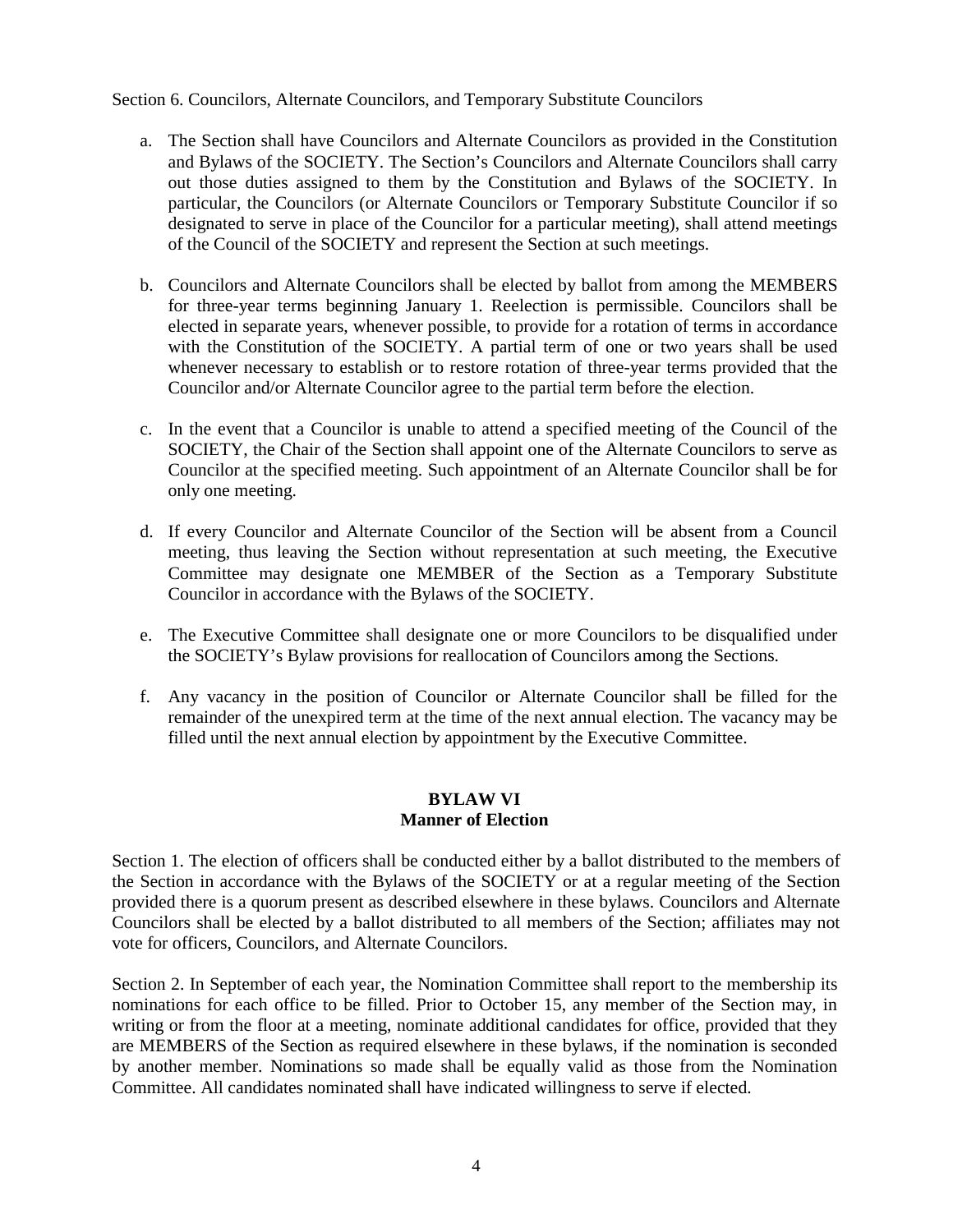Section 3. When a ballot is used, the candidates for each office and for Councilor(s)/Alternate Councilor(s) shall be listed in an order to be selected by lot on a ballot to be distributed to each member of the Section by November 1. The ballot shall provide for a write-in candidate for each position to be filled. A paper ballot shall be provided to any member who requests it.

Section 4. The ballots shall be tabulated and validated not later than November 15. Except as noted below, the candidate for each position receiving the largest number of votes shall be declared elected. The Executive Committee may decide that for Councilor(s), the candidate(s) who receive the majority of votes shall be declared elected as Councilor(s); the candidate(s) who get the next largest number of votes shall be declared elected as Alternate Councilor(s). In case of a tie vote for any position, the Executive Committee, by ballot, shall elect from among the candidates who share the tie vote; the candidate receiving the largest number of votes shall be declared elected.

Section 5. The results shall be announced by the Section Chair or his or her designee as soon as possible after the election, and also published in the Section's newsletter and/or on the Section's website soon thereafter. The results shall be certified to the Executive Director of the SOCIETY not later than December 1.

Section 6. In accordance with the SOCIETY's Bylaws, balloting procedures should ensure fair balloting that is open to all eligible members, protection against fraudulent balloting, and the timely reporting and archiving of balloting results.

#### **BYLAW VII Recall of Elected Officials**

Section 1. The elected officials of the Section (officers and elected Executive Committee members, except not Councilors and Alternate Councilors) are subject to recall for neglect of duties or conduct injurious to the SOCIETY. Recall procedures are not applicable to Councilors and Alternate Councilors.

Section 2. The recall of an official shall be initiated when a signed petition, indicating in writing the specific charges and reasonable substantiating evidence, is submitted to the Chair from at least five members of the Section. In the event the Chair is the official in question, the Chair-Elect shall receive the petition and shall assume the duties of the Chair with respect to this issue until the issue is resolved.

Section 3. The Chair shall, without delay, determine that the petitioners are aware of the gravity of their actions and the procedures to be followed. The Chair shall seek an alternate resolution to the problem and a withdrawal of the petition at this time. In the absence of a resolution to the problem, the Chair shall notify the members of the Executive Committee and call a special meeting within thirty days.

- a. The Executive Committee shall promptly continue the recall process or dismiss the petition as ill-founded or find an alternate resolution to the problem. The Chair shall promptly inform the petitioners and the official of the decision of the Executive Committee. If no contact with the official can be made after a reasonable effort, the Executive Committee may remove the official in question with a two-thirds (2/3) vote of the remaining members.
- b. If the proceedings continue: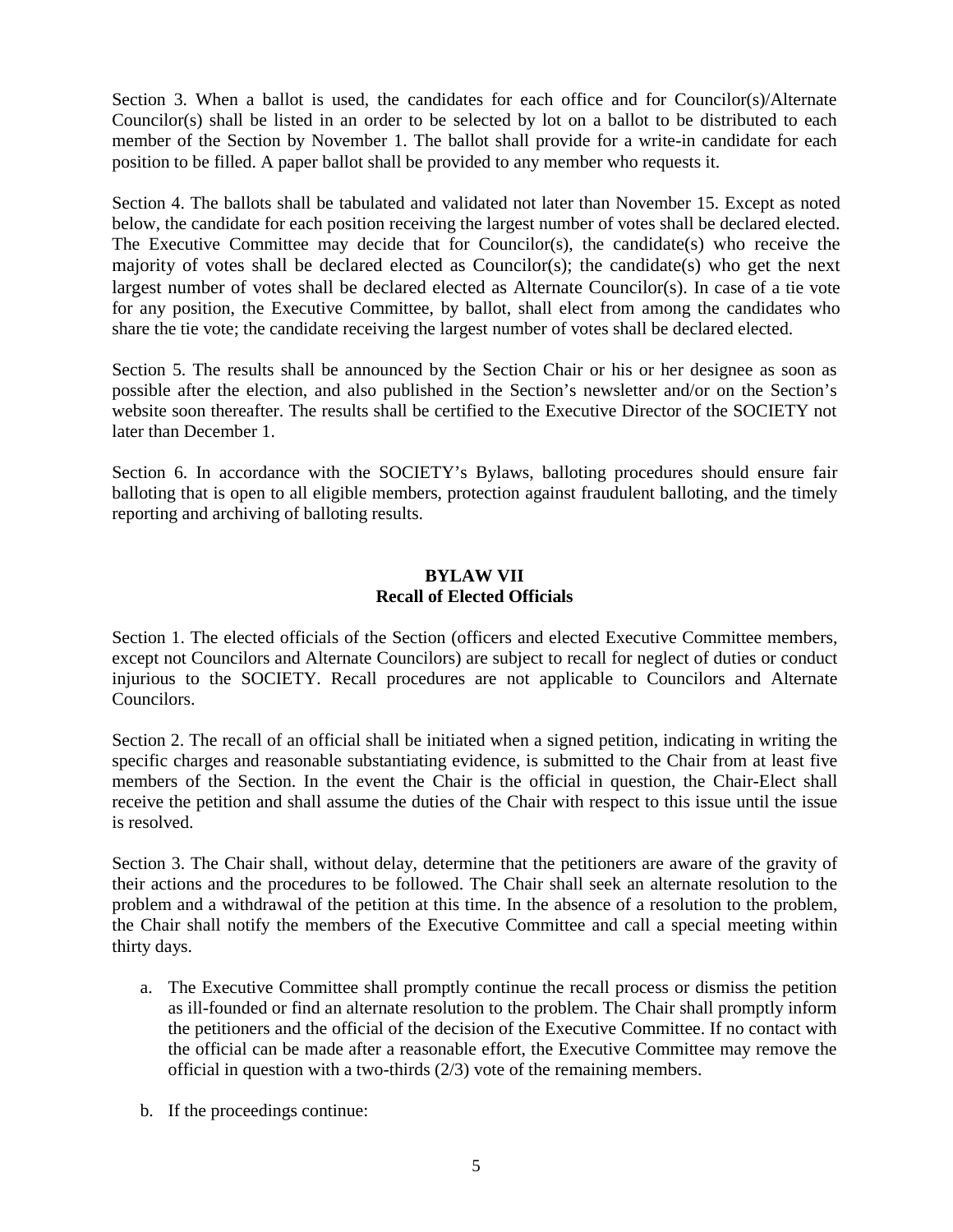- (1) The Chair shall assign the duties of the official to another qualified MEMBER of the Section until the issue is resolved.
- (2) The official shall be offered an opportunity to answer the allegations in the petition before the Executive Committee. A certified letter shall be sent to the last known address on the official SOCIETY membership roll. Upon notification, the official shall have thirty days to make a written response to the allegations.
- (3) The Executive Committee shall decide whether or not to proceed after studying the official's response. The Chair shall inform the official and the petitioners of the decision of the Executive Committee. If the Executive Committee decides that the proceedings shall continue, the official shall choose one of the following options:
	- (a) The official may resign.
	- (b) The official may request a recall vote. Section members shall be informed, through brief written statements prepared by the Executive Committee and the official, of the issues involved with the recall vote. Both statements shall be distributed to the members with the ballot. A paper ballot shall be provided to any member who requests it. At least two-thirds (2/3) of votes cast shall be required for the official to be removed from office. The membership shall be informed of the results of the recall vote.
	- (c) The official may request a hearing and a recall vote by the remaining members of the Executive Committee. At least two-thirds (2/3) vote of the remaining members of the Executive Committee shall be required to recall the official.
	- (d) The official may choose not to respond and thus forfeit the position.

Section 4. The vacancy provisions of these bylaws shall be used to fill a vacancy caused by a recall process. The Executive Director of the SOCIETY shall be informed of the recall and the filling of the vacancy.

#### **BYLAW VIII Committees**

Section 1. The Chair, with the approval of the Executive Committee, shall establish committees as necessary for the proper operation of the Section. All committee members shall be members and/or affiliates of the SOCIETY and the Section.

Section 2. The Section shall have the following standing committee as described elsewhere in these bylaws: Nomination. The Nomination Committee shall consist of not fewer than three members including, when possible, the Immediate Past Chair of the Section.

Section 3. To carry out the objects of the Section, there shall be at least one or more committees charged with any or all of the following: programs, concerns of members and membership, service to and education of pre-college and college chemistry students, and advancement of chemistry in Virginia.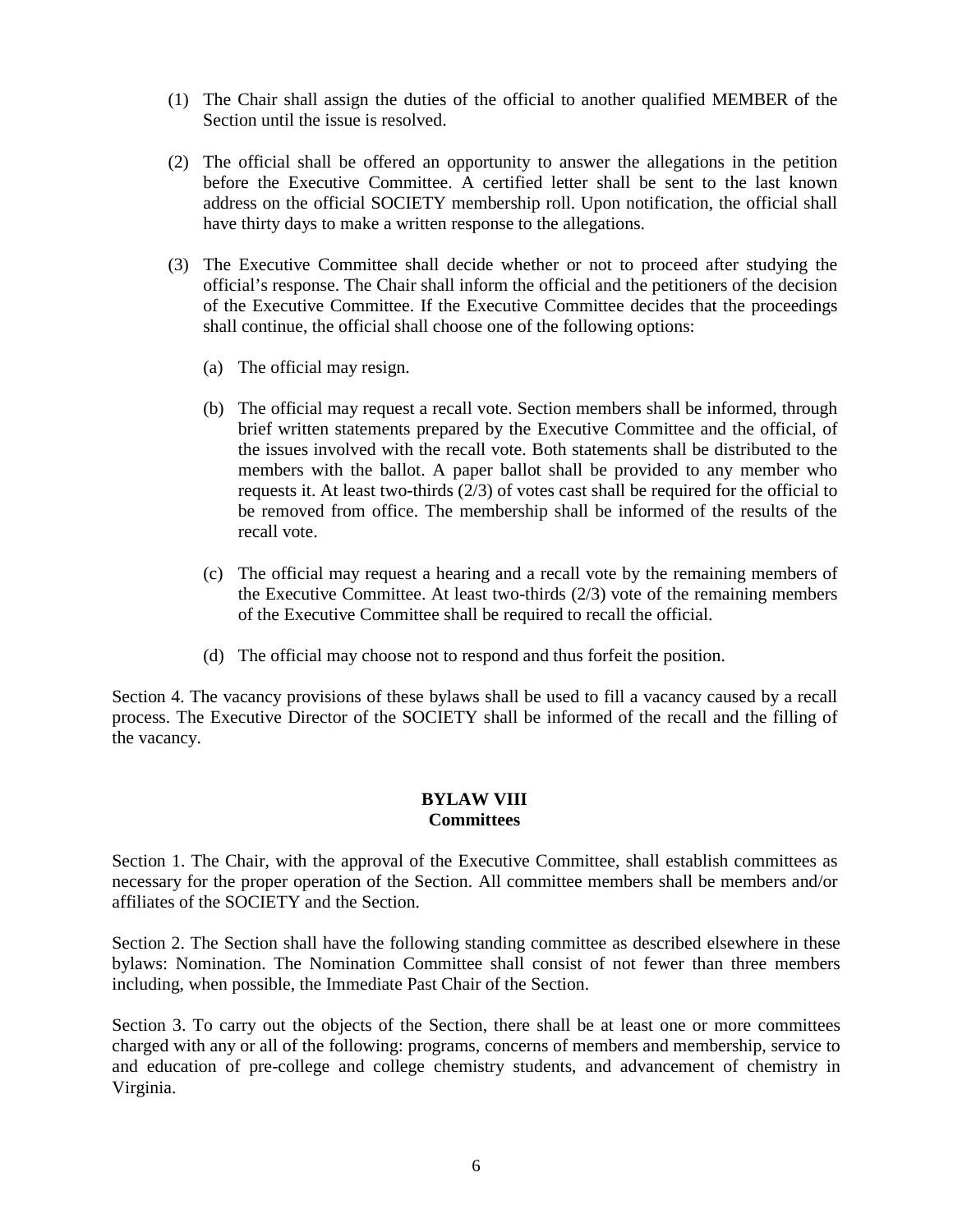Section 4. The Chair shall appoint an Audit Committee to provide for an annual audit of the records of the Treasurer.

# **BYLAW IX Meetings**

Section 1. The Executive Committee shall designate the times and places of the Section's meetings as it finds necessary or desirable for the proper functioning of the Section. The Section shall hold at least one meeting annually to conduct governance business; however, this requirement may be modified by the Executive Committee.

Section 2. The Executive Committee shall set the order of business for meetings of the Section to conduct governance business. The order of business may be suspended by a majority vote of the members present.

Section 3. The Section may hold special meetings to conduct governance business upon the written request of a majority of the Executive Committee or upon the written request of 15 members of the Section. To be valid, such request shall be received by the Secretary at least ten days before the date requested for the meeting and shall state the exact nature of the business to be transacted. No other business shall transpire at such meetings.

Section 4. Meetings of the Executive Committee and meetings of the Section to conduct governance business, with the approval of the Executive Committee, may be held by means of electronic communications technology that permits those in attendance to read or hear the proceedings substantially concurrently with their occurrence, to vote on matters submitted, to pose questions, and to make comments.

Section 5. The Executive Committee shall meet upon due notice either at the call of the Chair or upon request of a majority of its members. A quorum for an Executive Committee meeting shall consist of a majority of the voting members of the Committee. In the absence of a quorum, called meetings of the Executive Committee shall adjourn to a specific date.

Section 6. Due notice of the Section's meetings, not including committee meetings, shall be sent to each member and affiliate of the Section. A quorum for the transaction of governance business at such a Section meeting shall consist of 25 members of the Section. No governance business shall be conducted in the absence of a quorum.

Section 7. The fee for registration at any special meeting shall be decided by the Executive Committee in accordance with the Constitution of the SOCIETY.

Section 8. The most recent edition of *Robert's Rules of Order Newly Revised* shall be the parliamentary authority for all matters not covered in these bylaws or in the SOCIETY's documents.

#### **BYLAW X Finances**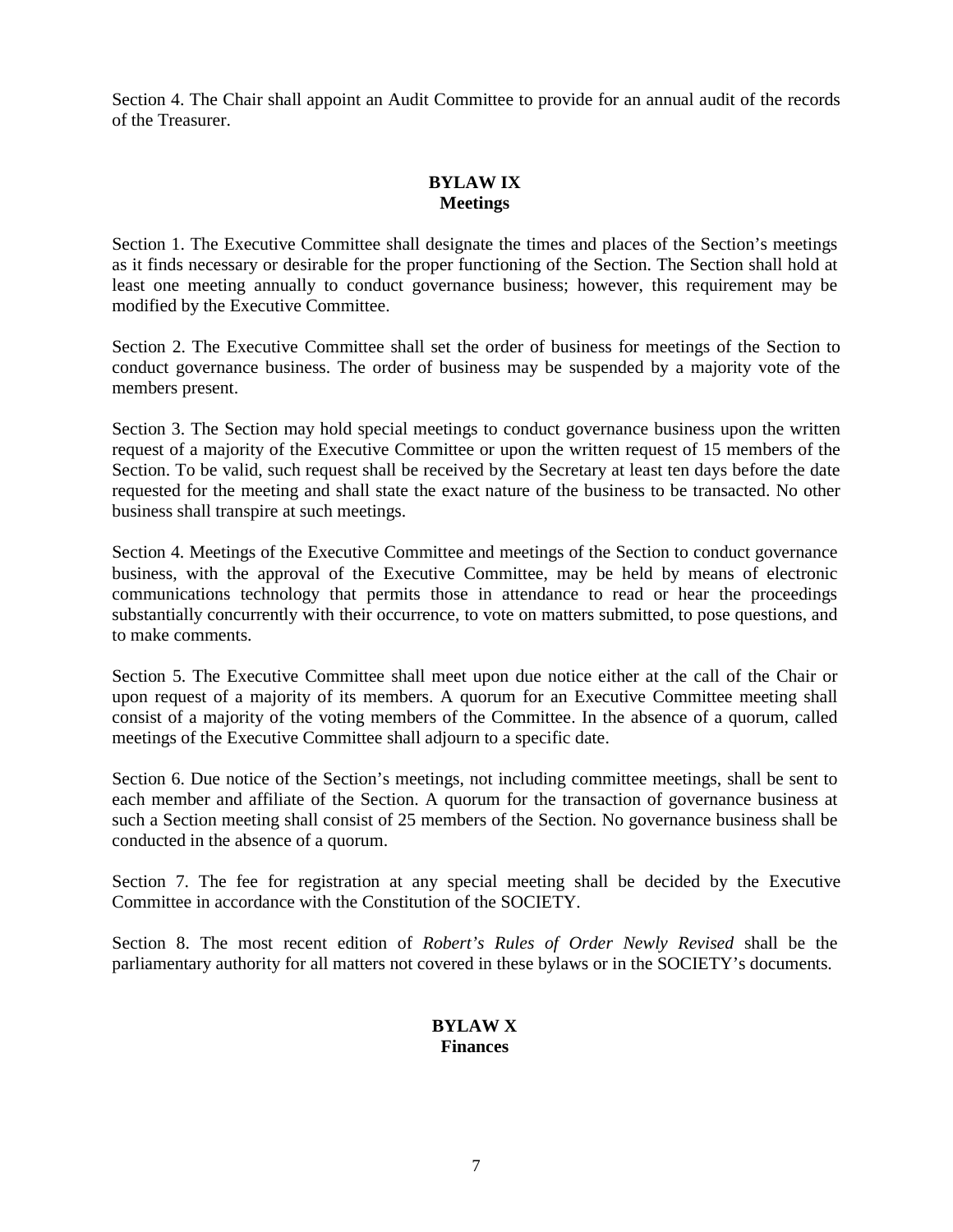Section 1.

- a. Members of the Section may be assessed voluntary Local Section dues in an amount set by the Executive Committee. The Executive Committee shall have the option to waive or discount dues for STUDENT MEMBERS and for others as provided in the SOCIETY's Bylaws for waived or discounted dues.
- b. Society Affiliates shall be assessed annual dues in an amount set by the Executive Committee.
- c. The annual dues of Local Section Affiliates shall be determined by the Executive Committee in accordance with the Constitution and Bylaws of the SOCIETY, and as mentioned elsewhere in these bylaws.

Section 2. The Section may raise or collect funds to be expended for local purposes, and may have the entire management and control of such funds insofar as such management and control shall not conflict with any provision of these bylaws or with the Constitution or Bylaws of the SOCIETY.

Section 3. The Section may receive donations or bequests made to it, and may expend or invest the same on behalf of the Section. Such expenditures or investments shall be made by the Treasurer of the Section upon authorization by the Executive Committee.

Section 4. An annual audit of the books of the Treasurer and of any other transactions regarding the Section's funds shall be conducted by two or more disinterested members or individuals, appointed by the Executive Committee. The audit report shall be submitted to the Executive Committee by January 31.

#### **BYLAW XI Amendments**

Section 1. A petition to amend the bylaws may be initiated by the Executive Committee or by petition signed by at least 15 members of the Section. If the proposed amendment is approved by the Executive Committee, if practical, it shall be submitted to the SOCIETY's Committee on Constitution and Bylaws for review.

Section 2. The Executive Committee will then incorporate all the required changes and either accept or reject any recommended changes that are suggested by the Committee on Constitution and Bylaws. The revised bylaws shall then be submitted to the Section members for adoption. This may be accomplished at a business meeting of the Section provided that at least eight weeks prior notice is given to the Section members.

Section 3. If a proposed amendment is not approved by the Executive Committee and if the petition is signed by at least 15 members of the Section, if practical, it shall be submitted to the SOCIETY's Committee on Constitution and Bylaws for review before being distributed to the members of the Section.

Section 4. At least two-thirds  $(2/3)$  of votes cast shall be required to approve the amendment provided a quorum is present. Alternatively, or failing the presence of a quorum, the vote may be taken by a ballot distributed to all members of the Section. At least two-thirds (2/3) of the valid ballots returned must be affirmative for adoption.